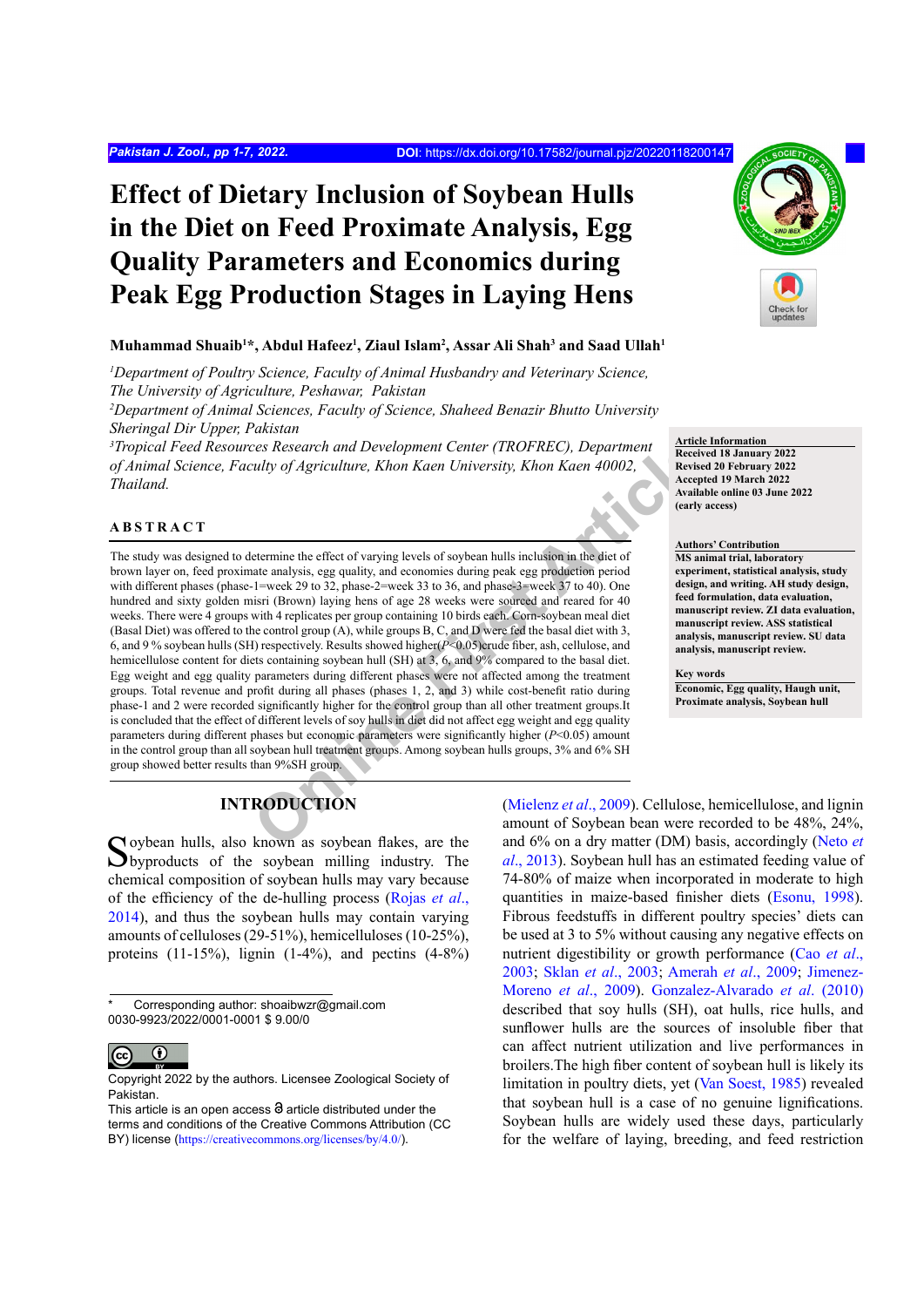programs [\(Esonu](#page-5-6) *et al*., 2005).Laying hens produced eggs at a cheaper cost when fed 20% soybean hulls, which was increased to 30% with the addition of cellulolytic enzymes without impacting the birds' performance [\(Esonu](#page-5-7) *et al*., [2010\)](#page-5-7). The use of crop leftovers in animal feed adds value to these products while reducing their environmental contamination potential. It may also be an alternative for the partial substitution of corn and soybean meal in nonruminant diets. The growing number of processing units (mills) provides animal farmers with some confidence that soybean hulls will be available at a low cost.

Because of the growing concern about the environmental impact of egg production, nutritionists must face the problem of developing diets with alternative feedstuffs and lower protein levels, contributing to lower nitrogen excretion while preserving layer performance. Increasing the efficiency with which dietary protein and amino acids are utilized may allow for the adequate supply of nutritional requirements for chicken, regulate egg output, and reduce environmental pollution by lowering nitrogen excretion as well as production costs (Praes *et al*[., 2014](#page-6-3)). Therefore, this research aimed to determine how fiber-rich feedstuffs with low crude protein levels affect the chemical composition of feed, egg quality, and economics in golden misri (brown) laying hens during peak egg production stages.

# **MATERIALS AND METHODS**

### *Availability of experimental diets*

The experiment was approved by the ethical committee of the Faculty of Animal Husbandry and Veterinary Science, The University of Agriculture Peshawar, Pakistan. Four types of experimental feed were prepared by Sadiq Brother Company, Rawalpindi. A control group containing basal diet (corn-soybean meal), while 3% SH, 6% SH, and 9% SH groups were formulated by replacing soybean meal in the basal diet with 3, 6 and 9 soybean hulls (SH), respectively. he chemical composition of the experimental diets are shown in [Table I](#page-2-0).

### *Housing and experimental birds*

A total of 160, 28-week old Golden Misri (Brown) laying hens were distributed in a complete randomized design with 4 dietary treatments and 4 replicates of 10 birds each. All the birds were reared together in cages from 29 weeks up to the age of 40 weeks. All the birds in the experimental house were given the same environmental and management circumstances. The experimental diet was fed to birds in three phases i.e. week 29 to 32, week 32 to 36, and week 37 to 40. Each cage was equipped with one drinker and one feeder, providing *ad libitum* access to water. Routine vaccination schedules and uniform environmental and management conditions were provided to all birds in the experimental house.

### *Proximate analysis of feed*

Proximate analyses were performed for feed samples. It was properly thawed and mixed to create a homogenous representative sample and then air-dried in an oven at 60°C for 3 days. The diet samples were ground in Thomas-Willey mill up to 1 mm particle size. According to the procedure laid by ([AOAC, 2000](#page-6-4)) feed samples were subjected for the proximate analysis of dry matter (DM), crude protein (CP), crude fiber (CF), fat, ash, moisture, nitrogen-free extract (NFE).

#### *Cellulose and hemicellulose*

Cellulose and hemicellulose contents of the feed samples were determined by the gravimetric method explained by Augustine *et al*. (1989).

# *Egg quality traits*

The Higherian Correction I and the state and the transformation of the which distant protein and the statement and the magnet are the determined by the spectra are the dequality explained by Augustine *et al.* (19 amounts From each replicate four eggs weekly (a total of 64 eggs from 16 replicates) were randomly collected to determine egg quality parameters. Digital balance was used to determine egg weight and shell weight of individual marked eggs from each group. A screw gauge without zero error was used for the calculation of shell thickness (without shell membranes) at different places and averaged. First, the albumen and yolk were removed, and then in an incubator, the eggshell was dried off for a night, and then the digital balance was used to determine the egg shall weight. Egg yolk weight was determined using (Islam *et al*., 2021) method. The height of albumen was recorded by using a transparent plastic rod and compared with a ruler. The albumen weight of the eggs was calculated with digital balance. Haugh unit shows the height of egg white and was determined using [\(Silversides](#page-6-5) *et al*[., 1993\)](#page-6-5) method.

# *Economics parameters*

Total revenue (TR) was calculated using the formula e.g. TR = total eggs produced  $\times$  price per egg. Profit was calculated with the formula e.g. Profit= total revenue total cost, while cost-benefit ratio (CBR) was determined by the formula e.g. CBR=total revenue / total cost.

#### *Statistical analysis*

Data were analyzed through analysis of variance (ANOVA) under a general linear model using randomized design with SPSS 21.0 (SPSS Inc., Chicago, IL). Means were separated for the significant difference using the Tukey test. The pen was considered as an experimental unit. *P*-Value less than 0.05 was considered statistically significant.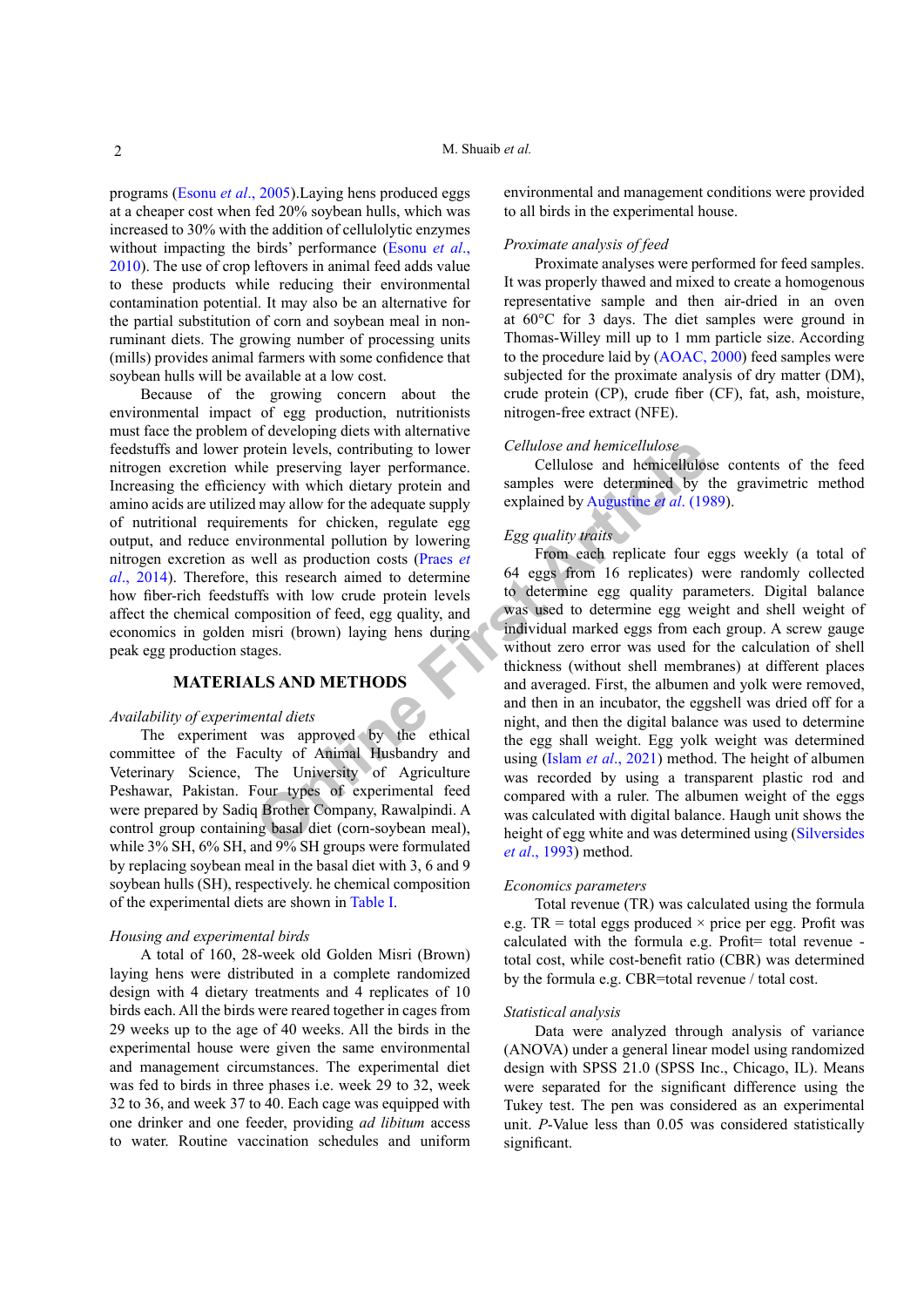| <b>Nutrient</b>                 | Control          | Soybean hull |                  |              |
|---------------------------------|------------------|--------------|------------------|--------------|
|                                 |                  | 3%           | 6%               | 9%           |
| Corn meal $(\% )$               | 53.12            | 53.18        | 50.9             | 48.46        |
| Canola meal (%)                 | 4.0              | 4.0          | 4.0              | 5.0          |
| Soybean meal $(\% )$            | 24.34            | 23.28        | 22.56            | 21.84        |
| Guar meal (%)                   | 1.0              | $\mathbf{0}$ | $\theta$         | $\mathbf{0}$ |
| Soybean hull (%)                | $\boldsymbol{0}$ | 3.0          | 6.0              | 9.0          |
| PBM Hi fat (%)                  | 2.0              | 1.02         | 1.02             | $\theta$     |
| Poultry oil/Fat (%)             | 2.79             | 2.79         | 2.79             | 2.97         |
| Salt $(\%)$                     | 0.32             | 0.32         | 0.32             | 0.32         |
| Sodium bicarbonate/Soda (%)     | 0.1              | 0.10         | 0.1              | 0.1          |
| Limestone/Chips (%)             | 11.19            | 11.19        | 11.19            | 11.19        |
| DCP(%)                          | 0.77             | 0.77         | 0.77             | 0.77         |
| $DLM$ $(\%)$                    | 0.08             | 0.08         | 0.08             | 0.08         |
| Choline chloride (%)            | 0.1              | 0.1          | 0.1              | 0.1          |
| Vitamin premix <sup>1</sup> (%) | 0.07             | 0.07         | 0.07             | 0.07         |
| Mineral premix (%)              | 0.06             | 0.06         | 0.06             | 0.06         |
| Phytase $(\% )$                 | 0.01             | 0.01         | 0.01             | 0.01         |
| Enramycin (%)                   | 0.02             | 0.02         | 0.02             | 0.02         |
| Ethoxyquin/antioxident (%)      | 0.01             | 0.01         | 0.01             | 0.01         |
| NSPs(%)                         | 0.02             | 0            | $\boldsymbol{0}$ | $\bf{0}$     |

<span id="page-2-0"></span>**Table I. Experimental diet compostion.**

1 To provide one kg of diet: Retinylacetaste, 4400 IU; DL-α-tocopheryl acetate, 12 IU; Cholecalciferol, 118µg; Thiamine, 2.5mg; Menadione sodium bisulphite, 2.40 mg; Niacin, 30mg; vit.B<sub>2</sub>, 4.8 mg; D-pantothenic acid, 10 mg; vit. B<sub>6</sub>, 5 mg; vit. B<sub>7</sub>, 130 µg; Cyanocobalamine, 19 µg; vit. B9 , 2.5 mg; Mn, 85 mg; Zinc, 75 mg; Fe, 80 mg; Iodin, 1 mg; Selenium, 130 µg; Copper, 6 mg.

# **RESULTS**

# *Effect of varying levels of soy hull on proximate analysis of feed*

Results are presented in [Table II](#page-3-0) regarding the proximate analysis of the feed. Dry matter and crude protein remained non-significant among all the groups. The crude fiber was  $(P<0.05)$  higher in the 9% group as compared to the control group. Fat % was not affected among all the groups using different levels of soybean hulls. Ash amount was ( $P<0.05$ ) higher in the 9% SH group compared to the control and 6% SH group. Moisture remained non-significant among all the groups. NFE contents were (*P*<0.05) higher in Control group than all other groups. Cellulose and hemicellulose contents were (*P*<0.05) higher in the 9% SH group than control and 3% SH groups.

### *Egg weight, shell thickness, and shell weight*

Results for eggs weight, shell thickness, and shell

weight during different phases are shown in [Figure 1.](#page-2-1) Egg weight remained unaffected during all phases among all groups with the use of soybean hulls in different concentrations, however higher egg weight during phase-1 was recorded in the 3% SH group, while during phase-2 in the 6% SH group and in phase-3 in the control group compared to all other treatment groups. Shell thickness remained unaffected in all phases among all groups but higher shell thickness during phase-1 was calculated for the control group, during phase-2 for the 6% SH group, and at phase-3 for the 9% SH group than all other treatment groups. During all phases and among all groups, shell weight was not affected, however 3% SH group during phase-1, 6% SH group at phase-2, and control groups during phase-3 had higher shell weight compared to all other treatment groups.



<span id="page-2-1"></span>Fig. 1. Effect of dietary inclusion of soybean hull in the diet on egg weight, shell thickness and shell weight during different phases.

# *Egg yolk weight, albumen weight, and height and Haugh unit*

The results regarding yolk weight, Albumen weight,albumen height, and haugh unit of laying hens with the use of soybean hulls at different levels and various phases are presented in [Figure 2.](#page-3-1) Among all groups, egg yolk weight remained unaffected (*P*>0.05) in phase-1 but higher in the 9% SH group than all other groups. During phase-2 and 3 yolk weight was recorded as non-significant among the treatment groups but the control group had a higher yolk weight compared to all other groups. Egg albumen weight during phase-1 was calculated nonsignificant among the treatment groups but the 3% SH group had a higher value compared to all other treatment groups. In phase-2 and 3 albumen weight remained nonsignificant with the use of soybean hulls at various levels but recorded higher for the control group than all other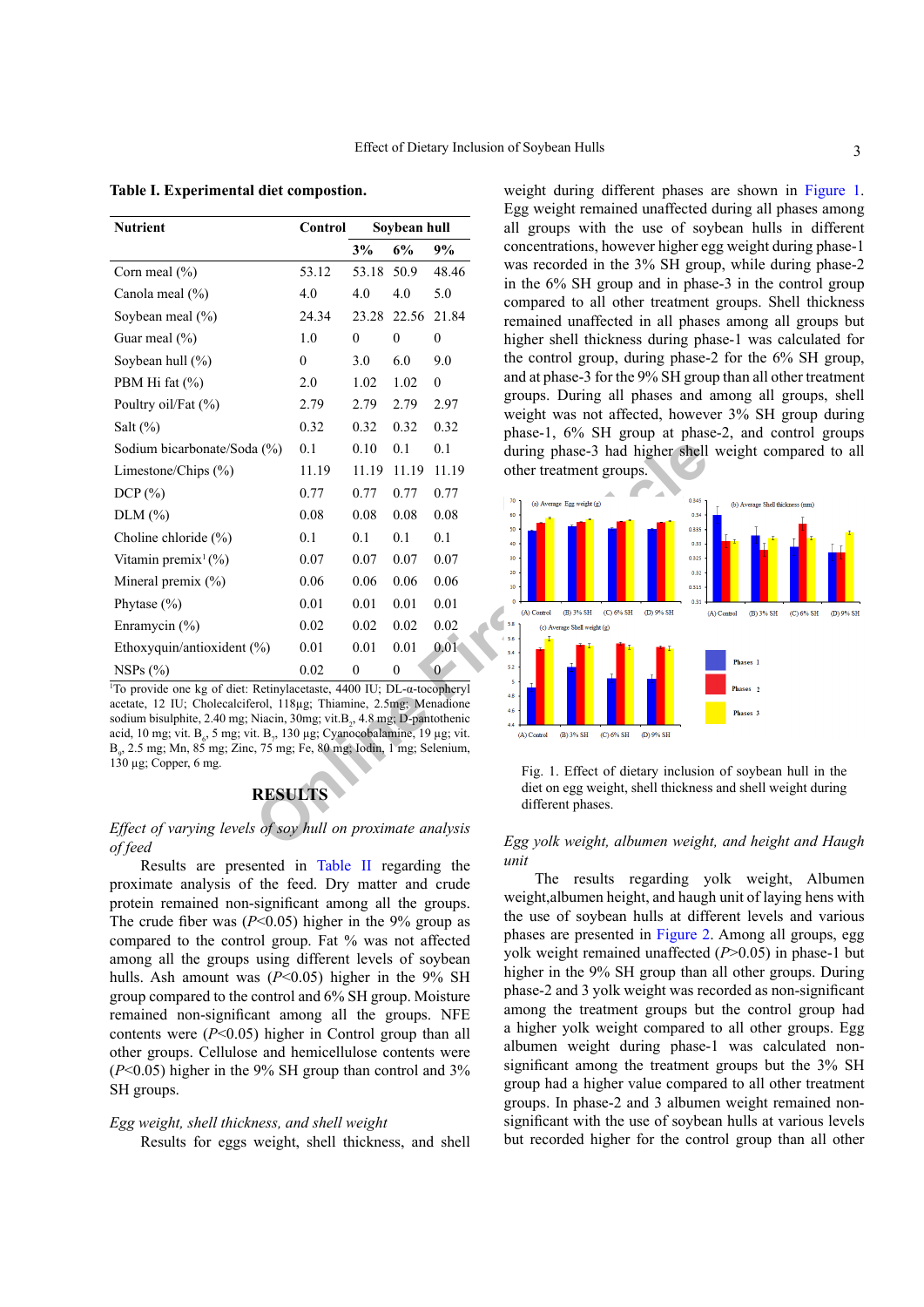groups. In phase-1 albumen height and haugh remained non-significant due to the use of different levels of soybean hulls, however during phase-1 albumen height and haugh unit value were recorded higher in the control group compared to all other groups. During phase-2, albumen height and haugh unit were not affected (*P*>0.05) among the treatment groups but higher albumen height and haugh unit value in the 3% SH group than all other groups. The albumen height and haugh unit among all groups during phase-3 were calculated non-significant however,the control group had higher albumen height and haugh unit as compared to all other treatment groups.

### *Economics parameters*

treatment groups. Total revenue and profit in phase-3 were higher (*P*<0.05) in control and 3% SH groups than all other treatment groups while the cost-benefit ratio was recorded as non-significant among the groups.



<span id="page-3-1"></span>Fig. 2. Effect of dietary inclusion of soybean hull in the diet on egg yolk weight, Albumen weight, albumen height and Haughunit during different phases.

<span id="page-3-0"></span>

| different levels and various phases on the economics of<br>laying hens are presented in Table III. Total revenue and                                                                                                                                                                                                                                                                                                                                                                                                                                                                                                                                                                                                                                                | The results regarding the use of soybean hulls at | s l<br>$\overline{2}$<br>$1 -$ |                               | 76<br>74<br>72<br>70.         |         |  |  |
|---------------------------------------------------------------------------------------------------------------------------------------------------------------------------------------------------------------------------------------------------------------------------------------------------------------------------------------------------------------------------------------------------------------------------------------------------------------------------------------------------------------------------------------------------------------------------------------------------------------------------------------------------------------------------------------------------------------------------------------------------------------------|---------------------------------------------------|--------------------------------|-------------------------------|-------------------------------|---------|--|--|
| (B) 3% SH<br>(C) 6% SH<br>(D) 9% SH<br>(B) 3% SH<br>(C) 6% SH<br>(A) Control<br>(D) 9% SH<br>(A) Control<br>profit during phase-1 were $(P<0.05)$ higher in the control<br>Phases 3<br>Phases 1<br>Phases 2<br>group than that of all other groups while the cost-benefit<br>ratio was ( $P<0.05$ ) higher in the Control and 3% SH groups<br>Fig. 2. Effect of dietary inclusion of soybean hull in the<br>compare to 6% SH and 9% SH groups. During phase-2,<br>diet on egg yolk weight, Albumen weight, albumen height<br>total revenue, profit, and cost-benefit ratio were recorded<br>and Haughunit during different phases.<br>$(P<0.05)$ higher in the control group compared to all other<br>Table II. Proximate analysis of different soybean hull feeds. |                                                   |                                |                               |                               |         |  |  |
| Parameters %                                                                                                                                                                                                                                                                                                                                                                                                                                                                                                                                                                                                                                                                                                                                                        | Control                                           | 3% SH <sup>1</sup>             | 6% SH                         | 9% SH                         | P-value |  |  |
| Dry matter                                                                                                                                                                                                                                                                                                                                                                                                                                                                                                                                                                                                                                                                                                                                                          | 89.49±0.74                                        | $90.52 \pm 0.72$               | $90.22 \pm 0.20$              | $91.01 \pm 0.46$              | 0.354   |  |  |
| Crude protein                                                                                                                                                                                                                                                                                                                                                                                                                                                                                                                                                                                                                                                                                                                                                       | $14.62 \pm 0.49$                                  | $15.33 \pm 0.35$               | $15.04 \pm 0.56$              | $16.67 \pm 0.95$              | 0.173   |  |  |
| Crude fiber                                                                                                                                                                                                                                                                                                                                                                                                                                                                                                                                                                                                                                                                                                                                                         | $4.22 \pm 0.07$ °                                 | $5.64 \pm 0.35^b$              | $5.89 \pm 0.61$ <sup>b</sup>  | $7.28 \pm 0.79$ <sup>a</sup>  | 0.012   |  |  |
| Crude fat                                                                                                                                                                                                                                                                                                                                                                                                                                                                                                                                                                                                                                                                                                                                                           | $4.83 \pm 0.18$                                   | $4.65 \pm 0.03$                | $4.61 \pm 0.25$               | $4.52 \pm 0.23$               | 0.163   |  |  |
| Ash                                                                                                                                                                                                                                                                                                                                                                                                                                                                                                                                                                                                                                                                                                                                                                 | $14.18 \pm 0.35^{\rm b}$                          | $15.84 \pm 0.40$ <sup>ab</sup> | $14.65 \pm 0.09^{\circ}$      | $16.89 \pm 0.64$ <sup>a</sup> | 0.003   |  |  |
| Moisture                                                                                                                                                                                                                                                                                                                                                                                                                                                                                                                                                                                                                                                                                                                                                            | $10.51 \pm 0.74$                                  | $9.48 \pm 0.72$                | $9.79 \pm 0.20$               | $8.99 \pm 0.46$               | 0.354   |  |  |
| Nitrogen free extract                                                                                                                                                                                                                                                                                                                                                                                                                                                                                                                                                                                                                                                                                                                                               | 51.63±0.68 <sup>a</sup>                           | $49.05 \pm 0.70$ <sup>b</sup>  | $49.66 \pm 1.10^b$            | $45.84 \pm 2.13$ °            | 0.052   |  |  |
| Cellulose                                                                                                                                                                                                                                                                                                                                                                                                                                                                                                                                                                                                                                                                                                                                                           | $52 \pm 0.91$ <sup>c</sup>                        | $54.5 \pm 0.64^b$              | $55.2 \pm 0.85$ <sup>ab</sup> | $57.2 \pm 0.83$ <sup>a</sup>  | 0.005   |  |  |
| Hemicellulose                                                                                                                                                                                                                                                                                                                                                                                                                                                                                                                                                                                                                                                                                                                                                       |                                                   |                                |                               |                               |         |  |  |

Means in the same row with different superscripts are significantly different (*P*<0.05). 'SH=Abbreviated for soybean hull.

<span id="page-3-2"></span>**Table III. Effect of dietary inclusion of soybean hull in the diet on economics during different phases.**

| <b>Phases</b> | <b>Parameters</b>  | Control                       | 3% SH                         | 6% SH                         | 9% SH                         | P. value |
|---------------|--------------------|-------------------------------|-------------------------------|-------------------------------|-------------------------------|----------|
|               | Total revenue (Rs) | $330.7 \pm 1.78$ <sup>a</sup> | $325.5 \pm 1.22^b$            | $319.8 \pm 2.15$ <sup>c</sup> | $312 \pm 2.20$ <sup>d</sup>   | 0.001    |
|               | Profit (Rs)        | $118.4 \pm 2.20$ <sup>a</sup> | $114.4 \pm 1.69^b$            | $107.8 \pm 3.19$ <sup>c</sup> | $100.4 \pm 2.14$ <sup>d</sup> | 0.009    |
|               | Cost benefit ratio | $1.55 \pm 0.01$ <sup>a</sup>  | $1.54 \pm 9.41$ <sup>a</sup>  | $1.50 \pm 0.01^{\rm b}$       | $1.47 \pm 0.01$ °             | 0.002    |
| 2             | Total revenue (Rs) | $317.2 \pm 2.25^{\text{a}}$   | $307.1 \pm 3.14^b$            | $299.6 \pm 1.12$ °            | $287.6 \pm 0.37$ <sup>d</sup> | 0.001    |
|               | Profit (Rs)        | $105.7 \pm 1.97$ <sup>a</sup> | $96.6 \pm 5.35^b$             | 90.4b $\pm 2.72$ °            | $81.5 \pm 1.04$ <sup>d</sup>  | 0.003    |
|               | Cost benefit ratio | $1.49 \pm 0.08$ <sup>a</sup>  | $1.46 \pm 0.02^b$             | $1.43 \pm 0.02$ <sup>c</sup>  | $1.39 \pm 0.04$ <sup>d</sup>  | 0.010    |
| 3             | Total revenue (Rs) | $304.8 \pm 3.20^{\circ}$      | $301.8 \pm 1.42^{\circ}$      | $291.3 \pm 3.74$ <sup>b</sup> | $279 \pm 1.62$ <sup>c</sup>   | 0.001    |
|               | Profit $(Rs)$      | 98.99 $\pm$ 4.57 <sup>a</sup> | $97.91 \pm 2.62$ <sup>a</sup> | $90.45 \pm 6.28$              | $79.61 \pm 2.42$ °            | 0.026    |
|               | Cost benefit ratio | $1.48 \pm 0.02$               | $1.46 \pm 0.01$               | $1.45 \pm 0.03$               | $1.43 \pm 0.01$               | 0.154    |

Means in the same row with different superscripts are significantly different  $(P<0.05)$ .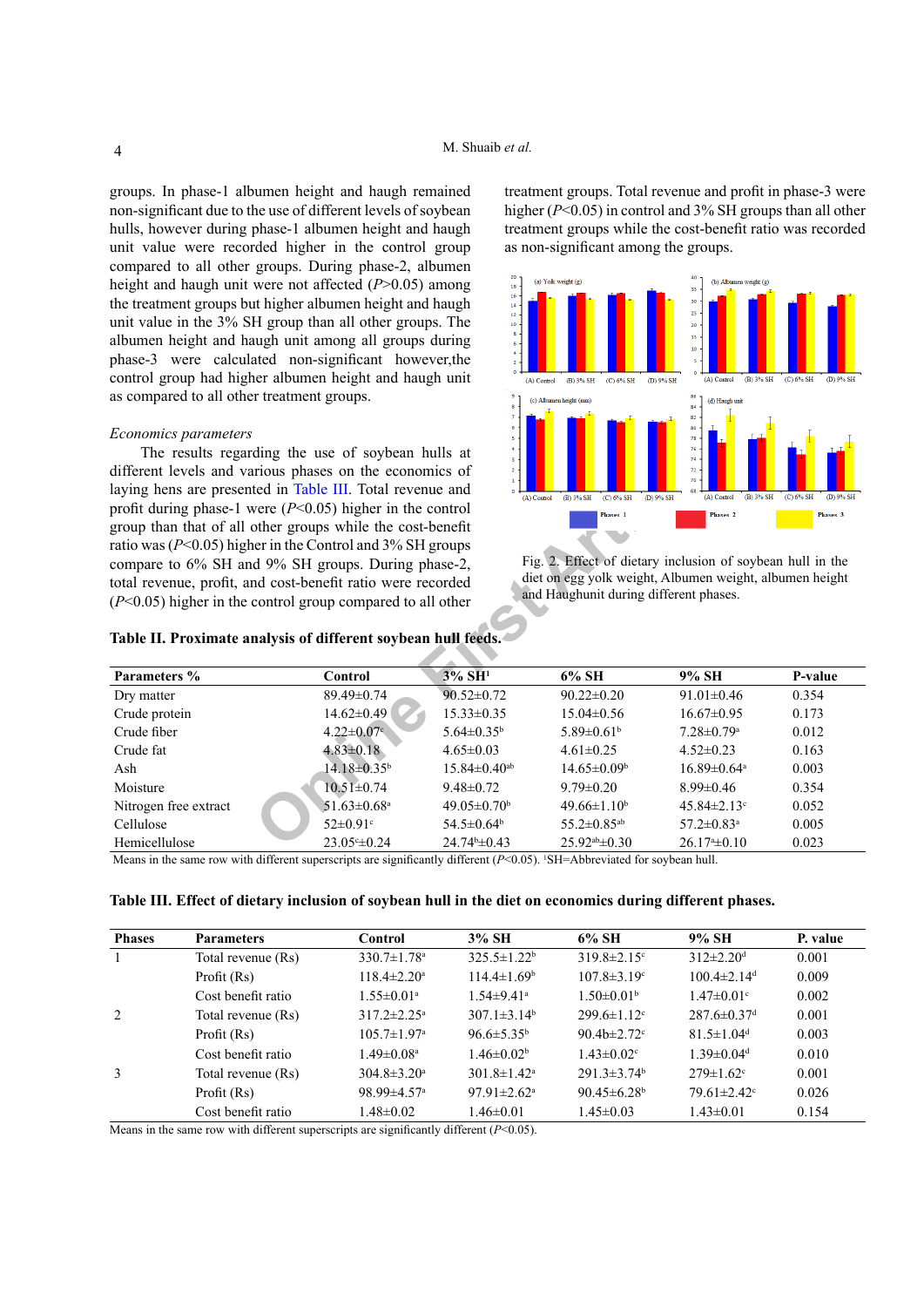### **DISCUSSION**

cant effect on egg weight in the<br>
20% soybean hulls in feed. Praes<br>
lull containing different grouted<br>
a decrease in egg weight for<br>
lulls, rice hull containing different grouted<br>
Higher egg weight tor<br>
Higher egg weight Proximate analysis of feed showed (*P*<0.05) higher crude fiber, ash, cellulose, and hemicellulose value for soybean hull (SH) containing feed groups than control group diet which is due to the different chemical composition of feed soybean hulls. Soybean hulls contain a high amount of crude fiber (cellulose and hemicellulose) [\(Mielenz](#page-5-0) *et al*., 2009) which is responsible for an increased quantity of crude fiber, cellulose, hemicellulose, and ash in soybean hulls containing groups diet than control group diet. Egg weight remained unaffected (*P*>0.05) in all phases among all groups with the use of soybean hulls in the diet. Similar to the present study Esonu *et al*[. \(2005\)](#page-5-6) reported a non-significant effect on egg weight in the layer when fed 10 and 20% soybean hulls in feed. Praes *et al*[. \(2014\)](#page-6-3) also reported a decrease in egg weight for the control group in the layer as compared to the soy hullcontaining diet group. Higher egg weight was calculated during phase-1 and 2 in soybean hull-containing groups which is in agreement with the report of Esonu *et al*. (2010) who described higher egg weight in a group containing 30% soybean hull meal. Shell thickness and shell weight remained unaffected (*P*>0.05) in all phases among all groups with the use of soybean hulls in diet which is in line with the study of Praes *et al.* (2014) who documented nonsignificant effect for egg shell percentage and thickness in laying hens due to the use of different fiber source (soy hull, rice hull, cottonseed hull), which is explained by the fact that eggshell synthesis requires only a small amount of protein [\(Neves, 1998\)](#page-6-6). Pavan *et al*. (2005) also did not find any significant differences in the eggshell percentage in brown layers after the peak of lay, fed 14 or 17% crude protein. Lower egg shell thickness during phase-1 and lower egg shell percentage during phase-3 were calculated which is similar to the result of Sousa *et al.* (2019) who recorded lower eggshell percentage and eggshell thickness for birds fed diet with coffee husks as a dietary fiber source.

Egg yolk and albumen weight remained unaffected during all the three phases among the treatment groups due to the use of soybean hull with different levels in the feed of laying hen which is according to the findings of Sousa *et al*[. \(2019\)](#page-6-7) who described no effect of the fiber sources (soybean hulls, coffee husks, and wheat bran) on egg weight, yolk and albumen percentage in laying hens. Albumen height and haugh unit (HU) during all three phases were not affected (*P*>0.05) due to the soybean hulls inclusion in feed. Similar to the present study result [Braz](#page-5-10) *et al*[. \(2011\)](#page-5-10) in laying hens did not detect any differences in internal egg quality (Haugh units, eggshell percentage, etc.) fed diets with different neutral detergent fiber (NDF) levels. In support of our study Wang *et al*[. \(2021\)](#page-6-8)

demonstrated that both prime and California-type hulls can be fed to laying hens at dietary inclusion up to 15% without negative effects on egg quality. Egg production and quality were not affected in hens fed with high-fiber diets ([Deaton](#page-5-11) *et al*[., 1977](#page-5-11); [Roberts](#page-6-9) *et al*., 2007; [Azizi and Moradi, 2017](#page-5-12)). Wang *et al*[. \(2021\)](#page-6-8) also receded no effect of the prime and California types of hulls in different levels on egg weight, yolk and albumen weight, egg specific gravity, haugh unit, shell weight, and shell thickness in laying hens. The values recorded for internal characteristics of the egg were in line with the report for normal fresh eggs [\(Emenalom, 2001](#page-5-13); Esonu *et al*[., 2004;](#page-5-14) [Dongmo and Fomunyam, 2005](#page-5-15)). Total revenue, profit, and cost-benefit ratio during different phases were recorded higher for the control group which is due to higher egg production as compared to the soy hull containing different groups. [Gonzalez-Alvarado](#page-5-5) *et al*. (2010) had also described that soy hulls (SH), oat hulls, rice hulls, and sunflower hulls are the sources of insoluble fiber that can affect nutrient utilization and live performances in broilers.

### **CONCLUSION**

The use of soybean hulls topartially replace soybean meal in feed with different levels did not affect the egg quality parameters. The Control group showed better economic parameters than all soybean hull groups while among soybean hull groups, 3% and 6% SH groups showed better results in terms of economics compared to the 9% SH group. Fiber type and level of inclusion play an important role in controlling the growth and production performance of the birds andsoybean hulls are the source of soluble fibers (i.e., pectin's, etc.) which increase the viscosity of the gut and result in low performances of the birds. Further research is needed to understand how different fiber components at different life periods affectlaying hens' performance from a physiological and nutritional viewpoint and this will produce economical diets using low price fibrous feedstuffs for poultry production.

### **ACKNOWLEDGMENTS**

We acknowledge the staff of the Department of Poultry Science and Faculty of Animal Husbandry and Veterinary Science (FAHVS), The University of Agriculture, Peshawar Pakistan who provided technical and laboratory facilities, and the Higher Education Commission of Pakistan (HEC) for providing funds to conduct the study.

### *Financial disclosure*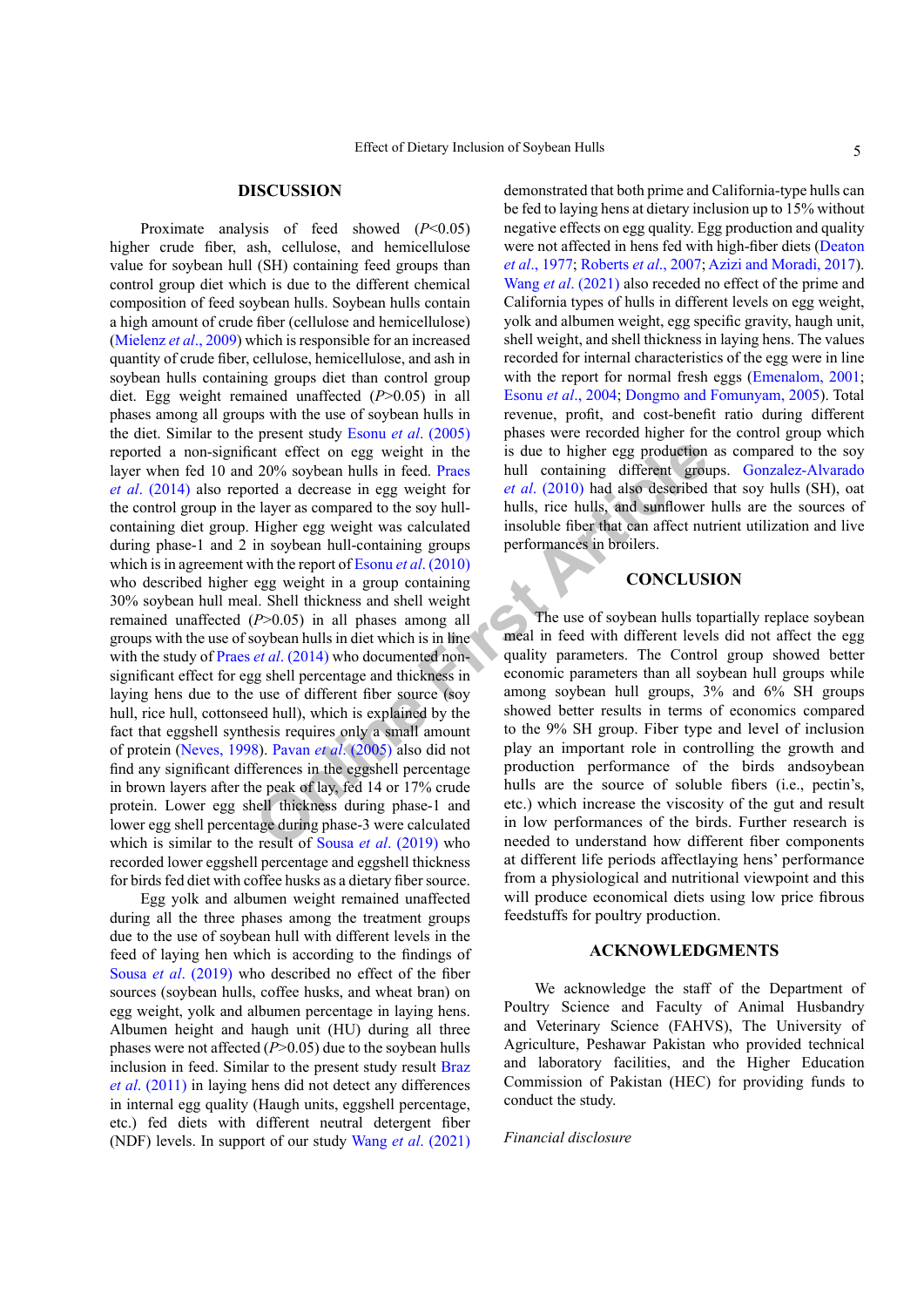This study was financially supported by the Higher Education Commission (HEC) of Pakistan through (HEC Indigenous Scholarship) grant.

### *Statement of conflict of interest*

The authors have declared no conflict of interest.

# **REFERENCES**

- <span id="page-5-3"></span>Amerah, A.M., Ravindran, V., and Lentle, R.G.R., 2009. Influence of insoluble fiber and whole wheat inclusion on the performance, digestive tract development and ilealmicrobiota profile of broiler chickens. *Br. Poult. Sci*., **50**: 366–375. [https://doi.](https://doi.org/10.1080/00071660902865901) [org/10.1080/00071660902865901](https://doi.org/10.1080/00071660902865901)
- <span id="page-5-8"></span>Augustin, E., Monroe, K., Augustin, J., and Andtassinari, P., 1989. Total dietary fiber in fried cereal products. *Cereal Foods World*, **34**: 545–546.
- <span id="page-5-12"></span>Azizi, P., and Moradi, S., 2017. Effect of source and particle size of dietary fiber on performance and egg quality in commercial laying hens. *Anim. Prod. Res*., **6**: 4. http://ar.guilan.ac.ir/ [article\\_2758\\_8](http://ar.guilan.ac.ir/article_2758_8)
- <span id="page-5-10"></span>Braz, N.D.M., Freitas, E.R., Bezerra, R.M., Cruz, C.E.B., Farias, N.N.P., Silva, N.M.D., and Xavier, R.P.D.S., 2011. Fiber in the growth ratio and its effects on the performance of laying hens in the growth and laying phases. *Rev. Bras. Zoot*., **40**: 2744-2753.
- <span id="page-5-2"></span>Cao, B.H., Zhang, X.P., Guo, Y.M., Karasawa, Y. and Kumao, T., 2003. Effects of dietary cellulose levels on growth, nitrogen utilization, retention time of diets in digestive tract and caecalmicroflora of chickens. *Asian-Austral. J. Anim. Sci*., **16**: 863– 866.<https://doi.org/10.5713/ajas.2003.863>
- <span id="page-5-11"></span>Deaton, J., Kubena, L., Reece, F., and Lott, B., 1977. Effect of dietaryfibre on the performance of laying hens. *Br. Poult. Sci*., **18**: 711–714. [https://](https://doi.org/10.1080/00071667708416425) [doi.org/10.1080/00071667708416425](https://doi.org/10.1080/00071667708416425)
- Di Blasi, C., Signorelli, G., Di Russo, C., and Rea, G., 1999. Product distribution from pyrolysis of wood and agricultural residues. *Ind. Eng. Chem. Res.,* **38**: 2216-2224.<https://doi.org/10.1021/ie980711u>
- <span id="page-5-15"></span><span id="page-5-0"></span>Dongmo, T., and Fomunyam, R.T., 2005. Effect of feeding different levels of rumen contents and palm oil vitamins on egg production and quality. *Bull. Anim. Hlth. Prod. Afr*., **53**: 69–75. [https://doi.](https://doi.org/10.4314/bahpa.v53i1.32691) [org/10.4314/bahpa.v53i1.32691](https://doi.org/10.4314/bahpa.v53i1.32691)
- <span id="page-5-13"></span>Emenalom, O.O., 2001. *Evaluation of the seed of mucunapruriens velvet bean as feed ingredient in poultry and pig diets*. Ph. D. thesis FUTO, Nigeria.
- <span id="page-5-14"></span>Esonu, B.O., Azubuike, J.C., and Ukwu, H., 2004.

Evaluation of microdesmispuberula leaf as feed ingredient in laying hens diets. *Int. J. Poult. Sci.,* **3**: 96-99. <https://doi.org/10.3923/ijps.2004.96.99>

- <span id="page-5-7"></span>Esonu, B.O., Iheshiulor, O., Chukwuka, O., Omede, A., and Ogbuewu, I., 2010. Performance characteristics and hematology of laying birds fed Safzyme supplemented soybean hull diet. *Rep. Opin*., **2**: 16- 21.
- <span id="page-5-6"></span>Esonu, B.O., Izukanne, R.O., and Inyang, O.A., 2005. Evaluation of cellulolytic enzyme supplementation on production indices and nutrient utilization of laying hens fed soybean hull-based diets. *Int. J. Poult. Sci*., **4**: 213-216. [https://doi.org/10.3923/](https://doi.org/10.3923/ijps.2005.213.216) [ijps.2005.213.216](https://doi.org/10.3923/ijps.2005.213.216)
- <span id="page-5-9"></span><span id="page-5-5"></span><span id="page-5-4"></span><span id="page-5-1"></span>Esonu, B.O., 1998. Performance and internal organ characteristics of weaned rabbits fed graded levels of dietary soybean, hulls. *J. Tec. Edu. Nig*., **3**: 28-33.
- 0.71660902865901<br>
Esonu, B.O., 1998. Performance, K., Augustin, J., and Andtassinari,<br>
characteristics of wean<br>
characteristics of wean<br>
characteristics of wean<br>
radi, S., 2017. Effect of source<br>
are of dietary fiber on pe Gonzalez-Alvarado, J.M., Jimenez-Moreno, E., Gonzalez-Sanchez, D., Lazaro, R., and Mateos, G.G., 2010. Effect of inclusion of oat hulls and sugar beet pulp in the diet on productive performance and digestive traits of broilers from 1 to 42 days of age. *Anim. Feed Sci. Technol*., **162**: 37–46. [https://doi.](https://doi.org/10.1016/j.anifeedsci.2010.08.010) [org/10.1016/j.anifeedsci.2010.08.010](https://doi.org/10.1016/j.anifeedsci.2010.08.010)
	- Islam, Z., Asad, S., Sarzamin, K., Ibrahim, A.A., Mutassim, M.A., and Rifat, U.K., 2021. Impact of varying housing systems on egg quality characteristics, fatty acid profile, and cholesterol content of Rhode Island Red  $\times$  Fyoumi laying hens. *Trop. Anim. Hlth. Prod*., **53**: 456-462. <https://doi.org/10.1007/s11250-021-02913-x>
	- Jimenez-Moreno, E., Gonzalez-Alvarado, J.M., Gonzalez-Serrano, A., Lazaro, R. and Mateos, G.G., 2009. Effect of dietary fiber and fat on performance and digestive traits of broilers from one to twenty one days of age. *Poult. Sci*., **88**: 2562–2574. [https://](https://doi.org/10.3382/ps.2009-00179) [doi.org/10.3382/ps.2009-00179](https://doi.org/10.3382/ps.2009-00179)
	- Lin, L., Yan, R., Liu, Y., and Jiang, W., 2010. Indepth investigation of enzymatic hydrolysis of biomass wastes based on three major components: Cellulose, hemicellulose, and lignin. *J. Bioresour. Technol*., **101**: 8217-8223. [https://doi.org/10.1016/j.](https://doi.org/10.1016/j.biortech.2010.05.084) [biortech.2010.05.084](https://doi.org/10.1016/j.biortech.2010.05.084)
	- Mielenz, J.R., Bardsley, J.S., and Wyman, C.E., 2009. Fermentation of soybean hulls to ethanol while preserving protein value. *Bioresour. Technol*., **100**: 3532-3539. [https://doi.org/10.1016/j.](https://doi.org/10.1016/j.biortech.2009.02.044) [biortech.2009.02.044](https://doi.org/10.1016/j.biortech.2009.02.044)
	- Neto, W.P.F., Silvério, H.A., Dantas, N.O., and Pasquini, D., 2013. Extraction and characterization of cellulose nanocrystals from agro-industrial residue